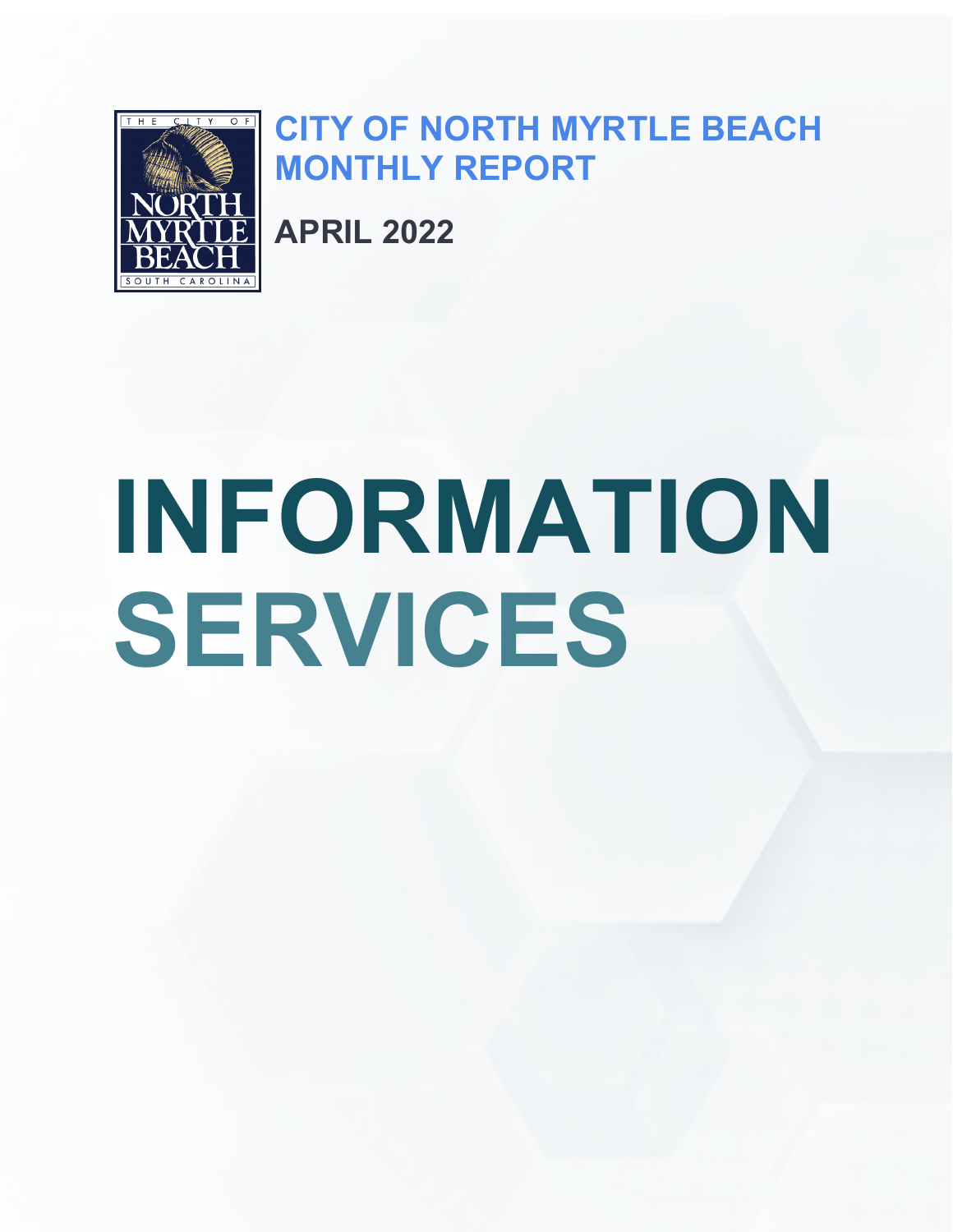# **NOTABLE ONGOING PROJECTS**

#### **City Software**

**NMB Help Desk:** During the month of April, 195 service tickets were submitted by City staff. Ticket subjects revolved around hardware related issues (printers, PSUs, etc), website and intranet updates, new Desktop computers plus setup, software installations, new hires, and continued assistance with PC hardware for the 2022 Beach Chair Rental season.

**Parking Passes:** During the month of April, the City processed 440 parking registrations.

**Online Permits:** During the month of April, over 437 building permits were issued in the online building permit software.

#### **Current / Future Projects**

**Beach Chair Rentals for 2022:** Continuing to assist Beach Services with the launch of new software for online beach chair and umbrella rentals and set up new hardware for City staff to use on the beach to process rentals directly to customers.

**Software Upgrades:** Continued assistance with upgrading and implementing software for various departments including service tickets, payroll, online billing payments, work orders, interactive maps, and employee onboarding.

**Data Security:** Continued to monitor and, where needed, upgrade security protocols to combat network and web intrusions, email phishing attempts and more. Have implemented new protocols to automate and block phishing and malware attempts.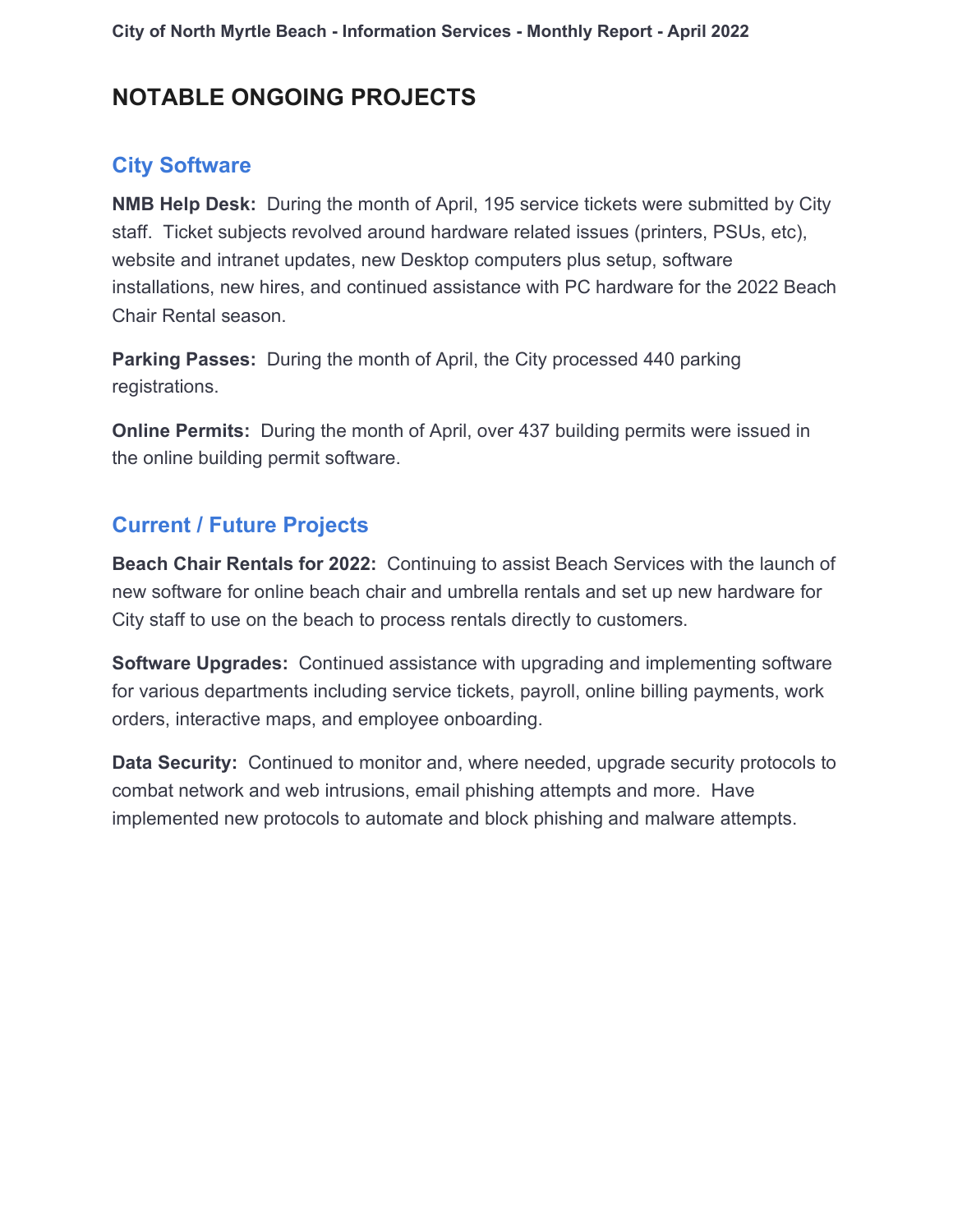#### **NMB.US WEBSITE AND VISITOR STATISTICS**



# **NMB.US WEBSITE VISITS**

# **NMB.US VISITOR DEVICES FOR THIS MONTH**